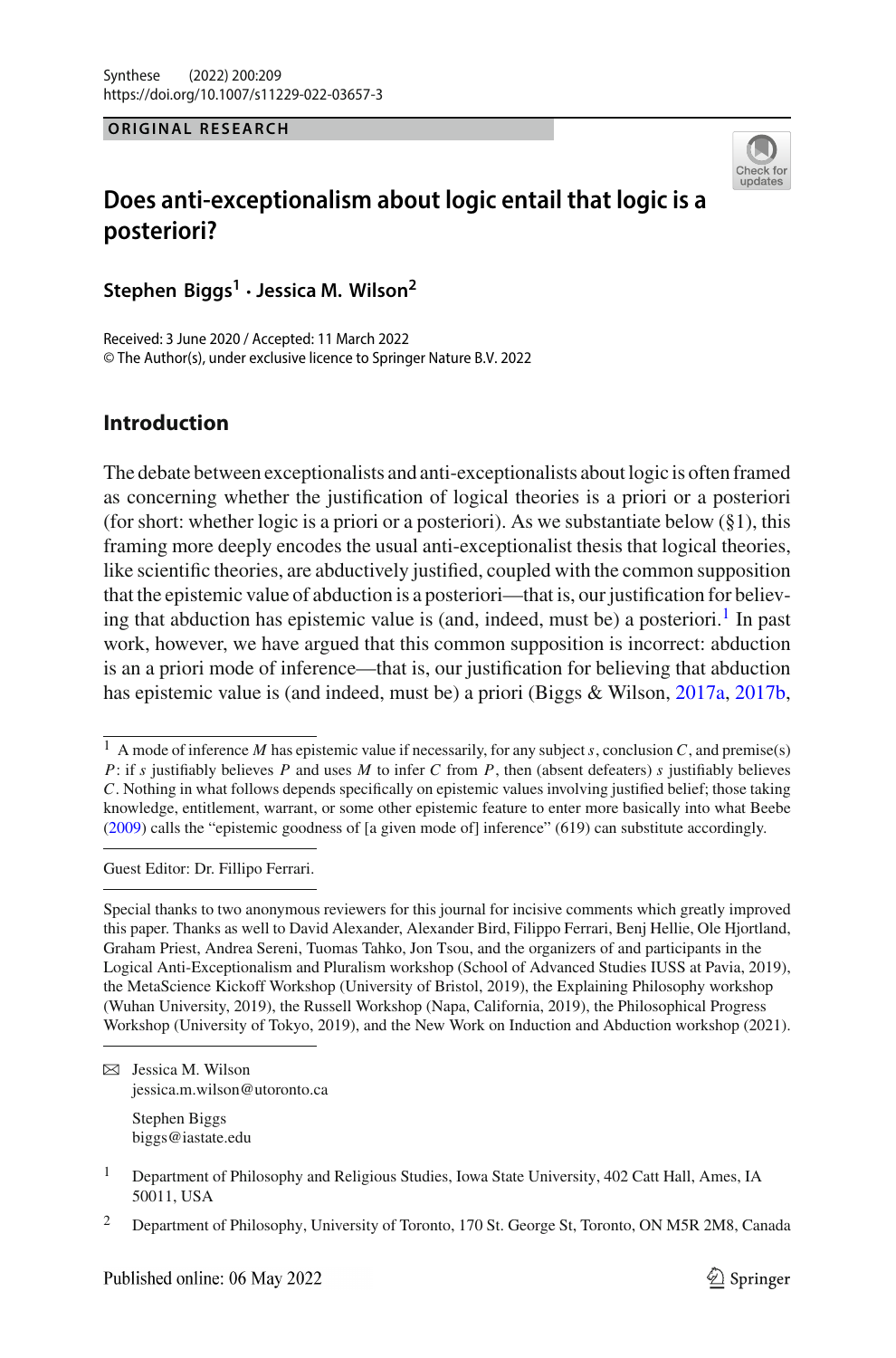[2019\)](#page-15-3). After sketching our two main argumentative strategies for that conclusion (§2), we go on  $(\S 3)$  to consider the import of the a priority of abduction on the proper understanding of anti-exceptionalism about logic. In brief, the a priority of abduction means that whether logic is a priori or a posteriori, on an anti-exceptionalist view, ultimately depends on whether the data on which abduction operates is a priori or a posteriori. Moreover, since at least some anti-exceptionalists (e.g., Priest, [2016](#page-16-0); Russell, [2014\)](#page-16-1) allow that the data input into logical theorizing may be a priori, anti-exceptionalism is compatible with logic's being a priori. We follow up (§4) by offering an alternative characterization of what divides exceptionalists and anti-exceptionalists about logic, as reflecting disagreement about which mode of inference (broadly speaking $\frac{2}{2}$ ) is operative in logical theory choice. We conclude  $(\S 5)$  by drawing a general moral, according to which the justification of theories in every discipline has a broadly conditional structure, whereby an operative mode of inference takes relevant data as input and generates a preferred theory as output, and where the justificatory status of any such theory as a priori or a posteriori will be a function of both the justificatory status of the relevant data and the justificatory status of the operative mode of inference.

## **1 The framing of the exceptionalism/anti-exceptionalism dispute**

The dispute between exceptionalists and anti-exceptionalists about logic is commonly framed as over whether belief in logical theories (e.g., theories of validity) can be justified a priori—again, for short, over whether logic is a priori. Hence Hjortland [\(2017\)](#page-16-2) offers the following as "the tenets of anti-exceptionalism about logical theories":

Logic isn't special. Its theories are continuous with science; its method continuous with scientific method. Logic isn't a priori, nor are its truths analytic truths. Logical theories are revisable, and if they are revised, they are revised on the same grounds as scientific theories. (632)

Though various tenets are cited here, Hjortland goes on to say that "for our purposes the central exceptionalist claim is that the justification of logical theories is a priori" and that "anti-exceptionalists need an alternative story about how logical theories are supported" since they "reject apriorism" (633).

Even if the claim that logic is a priori is not *the* centerpiece of exceptionalism, it is clearly taken to be a central point of dispute between exceptionalists and anti-exceptionalists. Accordingly, exceptionalists Kant [\(1986](#page-16-3)), Bealer [\(1996\)](#page-15-4), and Boghossian [\(2000\)](#page-15-5) maintain that logic is a priori, while anti-exceptionalists Quine [\(1951/53\)](#page-16-4), Putnam [\(1968](#page-16-5)), Priest [\(2016](#page-16-0)), and Hjortland [\(2017\)](#page-16-2) maintain that logic is a posteriori.

Why is anti-exceptionalism so commonly seen as committed to logic's being a posteriori? To start, it's worth noting that this is not *just* a matter of a supposed antiexceptionalist commitment to logical theorizing's being sensitive to empirical data of the sort that scientific theorizing aims to systematize. For (as we'll discuss further

<span id="page-1-0"></span><sup>2</sup> Here and throughout, we use 'mode of inference' broadly, as including, e.g., perceptual and rational intuitive modes of epistemic access in addition to more explicitly inferential routes to justified belief and knowledge.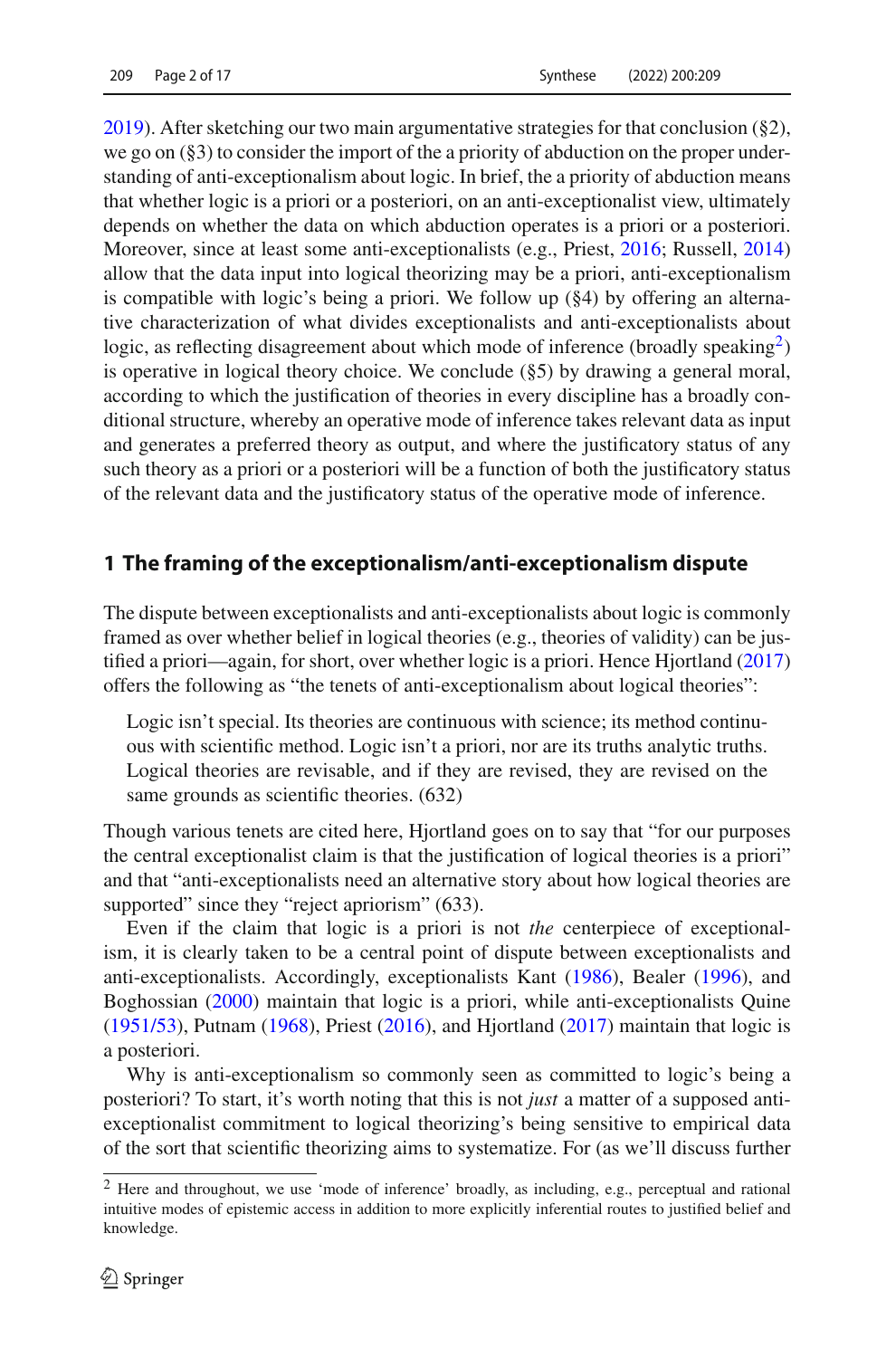below) while many anti-exceptionalists think that at least some of the data relevant to logical theorizing is empirical (e.g., Quine, Putnam), others allow that the relevant data might be a priori (e.g., Priest, Russell). Nor should the supposition that logic is a posteriori be seen as resulting from the anti-exceptionalist's usual commitment to logic's being revisable. For there are cases to be made that the conclusions of a priori modes of inference may be revisable (as per, e.g., Summerfield, [1991](#page-16-6)).

As we'll now substantiate, the operative line of thought is rather that encoded in what Russell [\(2014\)](#page-16-1) describes as the anti-exceptionalist's "usual story":

The logical anti-exceptionalist […] maintains that logic isn't special; like the sciences, logical theory choice proceeds by way of abduction, and the results of that methodology are—again, on the usual story—correspondingly a posteriori and revisable: the overall virtues of logical theories [are] an important part of the justification for adopting or rejecting a theory. (173)

This line of thought involves two assumptions:

- 1. The continuity of logical and scientific justification supports taking the justification of logical theories to proceed, more specifically, by way of abduction.
- 2. Abduction is an a posteriori mode of inference.

We'll now substantiate that anti-exceptionalists typically are committed, explicitly or implicitly, to these assumptions.

To start, anti-exceptionalists typically explicitly endorse (1), claiming that logical theories, like scientific theories, are abductively justified. Consider, for example, the following passages from Williamson and Priest:

[W]e can use normal scientific standards of theory comparison in comparing the theories generated by rival consequence relations. Thus the evaluation of logics is continuous with the evaluation of scientific theories, just as Quine suggested [...]. [S]cientific theory choice follows a broadly abductive methodology. (Williamson [2017,](#page-16-7) 14)

Given any theory, in science, metaphysics, ethics, logic, or anything else, we choose the theory which best meets those criteria which determine a good theory. Principal amongst these is adequacy to the data for which the theory is meant to account. In the present case, these are those particular inferences that strike us as correct or incorrect. […] Adequacy to the data is only one criterion, however. Others that are frequently invoked are: simplicity, non-(ad hocness), unifying power, fruitfulness. (Priest [2014](#page-16-8), 217)

Although few anti-exceptionalists explicitly endorse (2), their assumption that logic is a posteriori precisely because (2) is true, along with (1), often emerges in their work. Consider Hjortland [\(2017\)](#page-16-2) (especially 632 and following). He claims that "antiexceptionalists need an alternative story about how logical theories are supported" because they "reject apriorism" (633). He then identifies abduction as the alternative offered by Priest and Williamson, saying that they have

defended accounts of theory selection in logic that are remarkably similar, at least at the surface level. The short version is that theories of logic, not unlike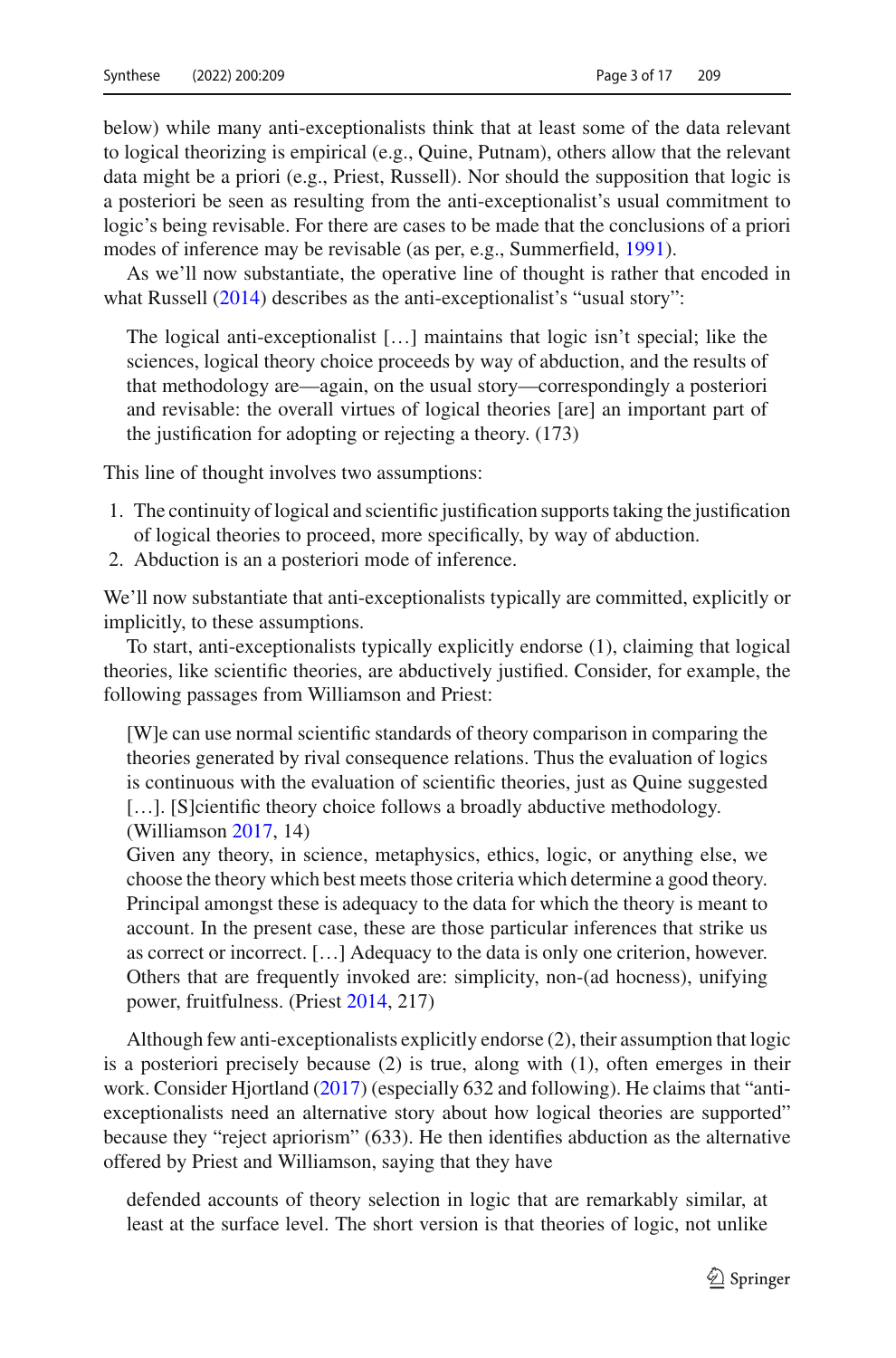scientific theories in general, are chosen on the basis of abductive arguments, that is, inference to the best explanation. (632)

Hiortland's treating abduction as an alternative to apriorism makes sense only if he assumes that abduction is an a posteriori mode of inference. Moreover, Hjortland takes his supposition that "anti-exceptionalists reject a priorism" (633) to be supported by the fact that paradigmatic anti-exceptionalists endorse abduction as their "alternative story" (633)—a dialectical move that makes sense only if he assumes that abduction is an a posteriori mode of inference. More generally, throughout Hjortland's discussion, it is the appeal to abduction alone, as opposed to any a posteriori data upon which abduction might operate, that is taken to provide a principled basis for (what is taken to be) the anti-exceptionalist's rejection of a priorism. Hjortland's work, therefore, encodes the line of thought set out above.

And Hjortland is not alone. While developing "a general model for the rational resolution of disputes about logic" (347), Priest [\(2016](#page-16-0)) allows that "certain kinds of obvious things play the role of data" for logic and that "some of these may be a priori" [in that they] do not require sensory observation" (350). Priest thereby assumes that the mode of inference at issue in logical theorizing (i.e., abduction) delivers a posteriori justification irrespective of the justificatory status of the data. This only makes sense if he thinks of logic as a posteriori precisely because he accepts (2) as well as (1). Finally, as noted above, Russell [\(2014\)](#page-16-1) suggests that anti-exceptionalists assume that logic is a posteriori (at least partly) because they think logical theorizing requires appealing to abduction and "on the usual story" the "results of [abductive] methodology" are a posteriori—again, independent of the justificatory status of the data on which abduction operates.

It is not especially surprising that anti-exceptionalists standardly assume that, since logical theory choice involves abduction, logic is correspondingly a posteriori. For abduction is commonly supposed to be an a posteriori mode of inference, often on grounds that whether abduction has epistemic value depends on contingent facts. As Beebe [\(2009](#page-15-2)) puts it, "practically everyone who works on abductive inference believes that such inferences are justified empirically and that the theoretical virtues are broadly empirical and contingent marks of truth" (625). And as Douven [\(2017\)](#page-16-9) puts it, "all defenses [of the epistemic value of abduction] that have been given so far are of an empirical nature in that they appeal to data that supposedly support the claim that (in some form) abduction is a reliable rule of inference." Although the claim that "all" existing defenses are empirical overstates the case a bit (see §2.2 below), Douven's remark reflects the common view that abduction is an a posteriori mode of inference.

In sum, the anti-exceptionalist claim that logic is a posteriori is (at least often) based on the (explicit) claim that logical theory choice should proceed by way of abduction coupled with the (implicit) assumption that abduction is an a posteriori mode of inference, an assumption that is widely shared by those who explore the justification of abduction.

As we have argued, however [\(2017a](#page-15-0)[,2017b](#page-15-1), [2019](#page-15-3)), the epistemic value of abduction does not rely on contingent matters of fact; and more generally, abduction is itself an a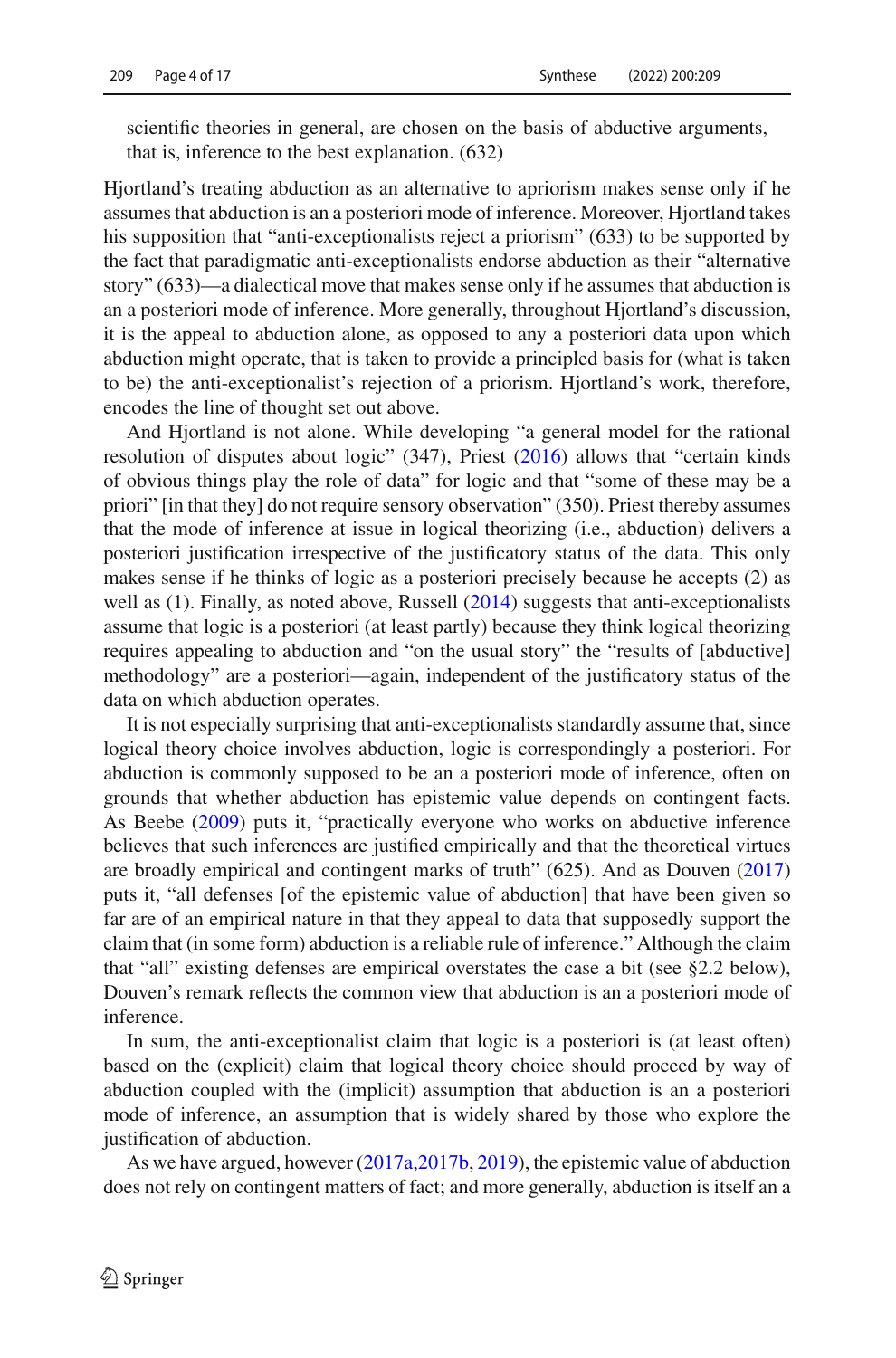priori mode of inference. $3$  This result undercuts the usual reasons—the usual story for taking anti-exceptionalism to entail that logic is a posteriori.

### **2 The a priority of abduction**

In our previous work, we offer many positive and defensive motivations in support of abduction's being a priori. Here we briefly sketch two argumentative lines of thought found in our [\(2017b\)](#page-15-1), and mention some historical and contemporary precursors of our view (as discussed in our [2016,](#page-15-6) [2017b](#page-15-1), [2019\)](#page-15-3). We direct those interested to our various papers for a more fullsome exposition.<sup>[4](#page-4-1)</sup>

Note that in our argumentation we assume that belief in the epistemic value of abduction is justified, and aim to provide reasons for thinking that this justification is a priori. Most participants to the present debate—in particular, anti-exceptionalists are happy to grant that abduction has epistemic value; in any case engagement with skeptics about abduction is beyond the scope of this discussion.

#### **2.1 Abductive principles and ceteris paribus clauses**

We first argue, by attention to a specific abductive principle as a case-in-point, that the epistemic value of abductive principles, hence the epistemic value of abduction as constituted by such principles, is not contingent on matters of particular fact. Consider Parsimony, according to which, ceteris paribus, one should choose the theory involving the fewest fundamental type-level ontological commitments. Why think that Parsimony's epistemic value (hence that of abduction, as partly constituted by Parsimony), depends on experience? To the extent that reasons are provided for thinking this, two lines of thought are on offer:

1. Parsimony's epistemic value depends on whether the world is parsimonious.<sup>5</sup>

<span id="page-4-0"></span><sup>3</sup> Of course, this is compatible with the conclusion of a given abductive inference's being a posteriori because the data upon which abduction operates is a posteriori—just as, e.g., the epistemic value of modus ponens might be justified a priori even if a given conclusion of a given modus ponens argument is justified a posteriori because one of its premises is justified a posteriori.

<span id="page-4-1"></span><sup>&</sup>lt;sup>4</sup> Before proceeding, we pause to consider a reason for taking abduction to be a posteriori that we have not previously discussed, and which is not relevant to our enterprise—namely, that following Read's [\(2019](#page-16-10)) observation that medieval philosophers (e.g., William Ockham) introduced the terms 'a priori' and 'a posteriori' to capture Aristotle s distinction between demonstrations "explaining the effect by reference to its cause" (which are thereby a priori) and demonstrations "inferring the existence of the cause from the appearance of its effect" (which are thereby a posteriori) (300). Abduction can be thought of as a generalization of the latter—or, at least, as being much closer to the latter than to the former; hence given the medieval use of 'a priori' and 'a posteriori', abduction is likely a posteriori inference. The medieval use is far afield from contemporary use, however—for example, the medieval use would render any justification proceeding by way of perception as a priori. We have contemporary use in mind, and correspondingly, we do not take it to be definitional that abduction is an a posteriori mode of inference.

<span id="page-4-2"></span><sup>5</sup> This sort of consideration is reflected, e.g., in Chalmers's and Jackson's [\(2001\)](#page-16-11) suggestion that Parsimony is a piece of "information" that might be entailed by base facts at a world.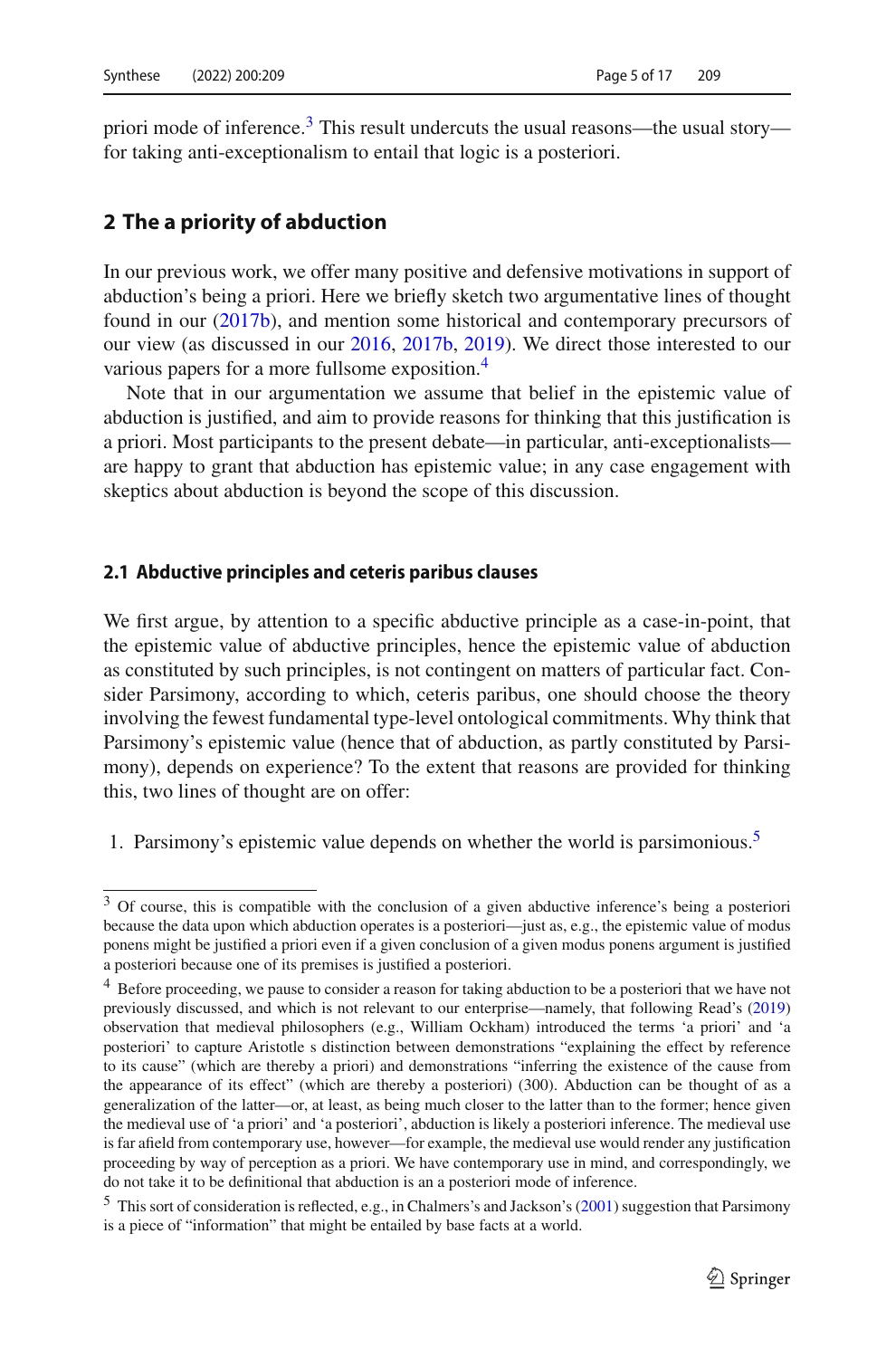2. Parsimony's epistemic value depends on whether parsimonious theories are more likely to be true. $6$ 

As we'll now argue, neither line of thought withstands scrutiny.

To start, (1) involves a kind of category error. How many fundamental kinds (for example) does a world have to contain in order to be unparsimonious? Two? Fortytwo? A billion? Such a question is misguided, since Parsimony is a principle or a norm guiding theory choice, not a descriptive fact about the world. Even if there is a sense in which a world with a billion kinds is unparsimonious, this fact would be irrelevant to Parsimony's epistemic value. It would remain, in such a world, that in theorizing one should not posit more fundamental kinds (say, a billion and one, at that world) than are needed.

Re (2): Here the idea seems to be that we could gain empirical evidence about whether theories satisfying Parsimony were more likely to be true. That's incorrect, however. As we previously put it:

[W]e could never gain empirical evidence, however 'indirect', to this effect. Parsimony, like all abductive principles, requires that 'other things be equal'. Consequently, no empirical evidence could, even in principle, distinguish between a world in which theories satisfying Parsimony were more likely to be true, and one where this was not the case. If there were such empirical evidence—if, for example, experiments were to indicate that the world contained more fundamental kinds than our best theory implies—then the ceteris paribus condition in Parsimony would not be met: one theory would be explanatorily better than the other (vis-à-vis another abductive principle). We could never be in empirical position to know, then, that the actual world is not cooperating with Parsimony. [\(2017b,](#page-15-1) 743–4)

Hence scenarios offered as showing that the epistemic value of Parsimony could be disconfirmed by experience, whereby at time  $t_1$  Parsimony supports theory  $T$  over theory  $T^*$  given explananda  $E$ , but at  $t_2$  we discover additional explananda  $E'$ , which *T* \* explains better than *T* does, are misdescribed. A more accurate description of such cases is as follows: at  $t_1$  we mistakenly believe that  $T$  and  $T^*$  are otherwise equal (because we are unaware of  $E'$ ), but at  $t_2$  we discover our mistake.<sup>[7](#page-5-1)</sup> Accordingly, rather than the discovery of  $E'$  disconfirming a theory supported by Parsimony, that discovery reveals that Parsimony didn't *really* support the theory. And similarly, mutatis mutandis, for any cases that might be thought to figure in empirically confirming Parsimony.

Note that it is commonly recognized that failure to possess all the relevant data can lead to false belief via a priori modes of inference. For example, were one to initially apply modus ponens to some premises later revealed to be false, that would show not that modus ponens is a posteriori, but rather that one was working with faulty (incomplete or inadequate) data. Similarly, we maintain, for abduction: that

<span id="page-5-0"></span><sup>6</sup> This sort of consideration is reflected, e.g., in Bonjour's [\(1998\)](#page-15-7) question, "Why, after all, should it be thought […] that the world is somehow more likely to be simple than complex?" (91).

<span id="page-5-1"></span><sup>7</sup> This is not to say that the initial conclusion was unjustified.What position one takes on whether conclusions based on faulty data can be justified will depend on other of one's commitments.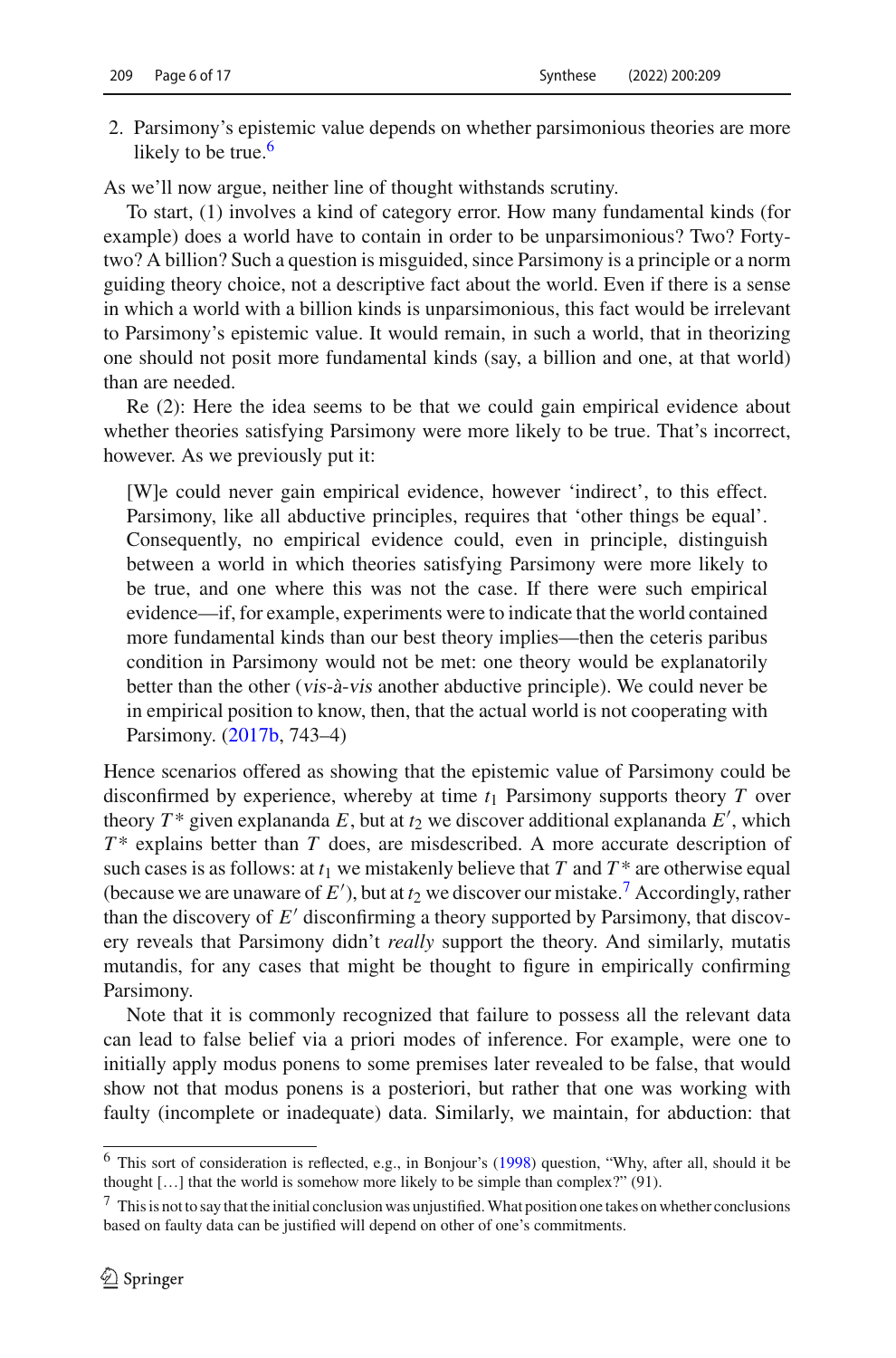new evidence might undermine the conclusion of a given abductive inference goes nowhere towards establishing that abduction is a posteriori. On the contrary, any new evidence would, at best, show that other things were not in fact equal as among the candidate theories.

There is more to say about this line of thought than we can reproduce here, but it may be worth mentioning what seems to us to be the most pressing objection—namely, that even granting that no empirical evidence could ever bear (in particular) on our belief in Parsimony's epistemic value, our justification for this belief might nonetheless be a posteriori, in depending on a contingent but empirically inaccessible fact. Perhaps, the objector suggests, some kinds have hidden fundamental metaphysical essences, even though an application of Parsimony given all the in-principle empirically accessible facts would deem them non-fundamental. In this case, the objector claims, Parsimony would lead us astray, and belief in the epistemic value of Parsimony would be a posteriori unjustified, even if we never could be in position to know this.

We have two responses. First, rather than interpret the case as showing that belief in Parsimony's epistemic value is justified a posteriori, in depending on how the world contingently is, one can rather interpret the case as showing that belief in Parsimony's epistemic value, while justified a priori, is defeasible. As Casullo [\(2003](#page-16-12)) argues, there is no experiential indefeasibility condition in the concept of a priori justification; and Summerfield [\(1991](#page-16-6)) and Thurow [\(2006\)](#page-16-13) argue, more strongly, that a priori justification is generally defeasible by experience. Indeed, these defeasibility claims are stronger than our alternative interpretation requires, since by hypothesis the worldly contingencies at issue here are beyond the reach of any experience. Second, supposing that there is some principled non-empirical motivation for thinking that the metaphysical facts at issue are in place, then the proper accommodation of these facts would be part of the ceteris paribus conditions under which Parsimony would be properly applied, such that the presence of such distinctions could not, even in principle, undermine justified belief in the epistemic value of Parsimony. After all, the ceteris paribus condition in abductive principles such as Parsimony doesn't advert only to the proper accommodation of empirical facts, but more generally adverts to any facts that we have reason to believe obtain. And if the purported metaphysical facts are in-principle inaccessible not just to empirical but to rational investigation, then they can simply be rejected as useless posits.

We conclude that justified belief in the epistemic value of Parsimony—which again, we are assuming to be in place—does not depend on contingent facts; hence is not a posteriori; hence is a priori.

Considerations similar to those just canvassed for Parsimony hold, mutatis mutandis, for other abductive principles, which also include ceteris paribus clauses holding other explanatory considerations constant, rendering it the case that no empirical evidence, direct or indirect, could disprove these principles. $\frac{8}{3}$  Insofar as abduction is

<span id="page-6-0"></span><sup>8</sup> A familiar dilemma for ceteris paribus clauses holds, in brief, that the list of interfering factors in a ceteris paribus clause is either definite, in which case it's not a genuine ceteris paribus clause, or indefinite, in which case the clause trivializes any claim to which it's attached. We embrace the first horn of this dilemma, treating the ceteris paribus clauses that appear in abductive principles as shorthand for a definite list of interfering factors, with the list fixed by other abductive principles. Since our aim is to use clauses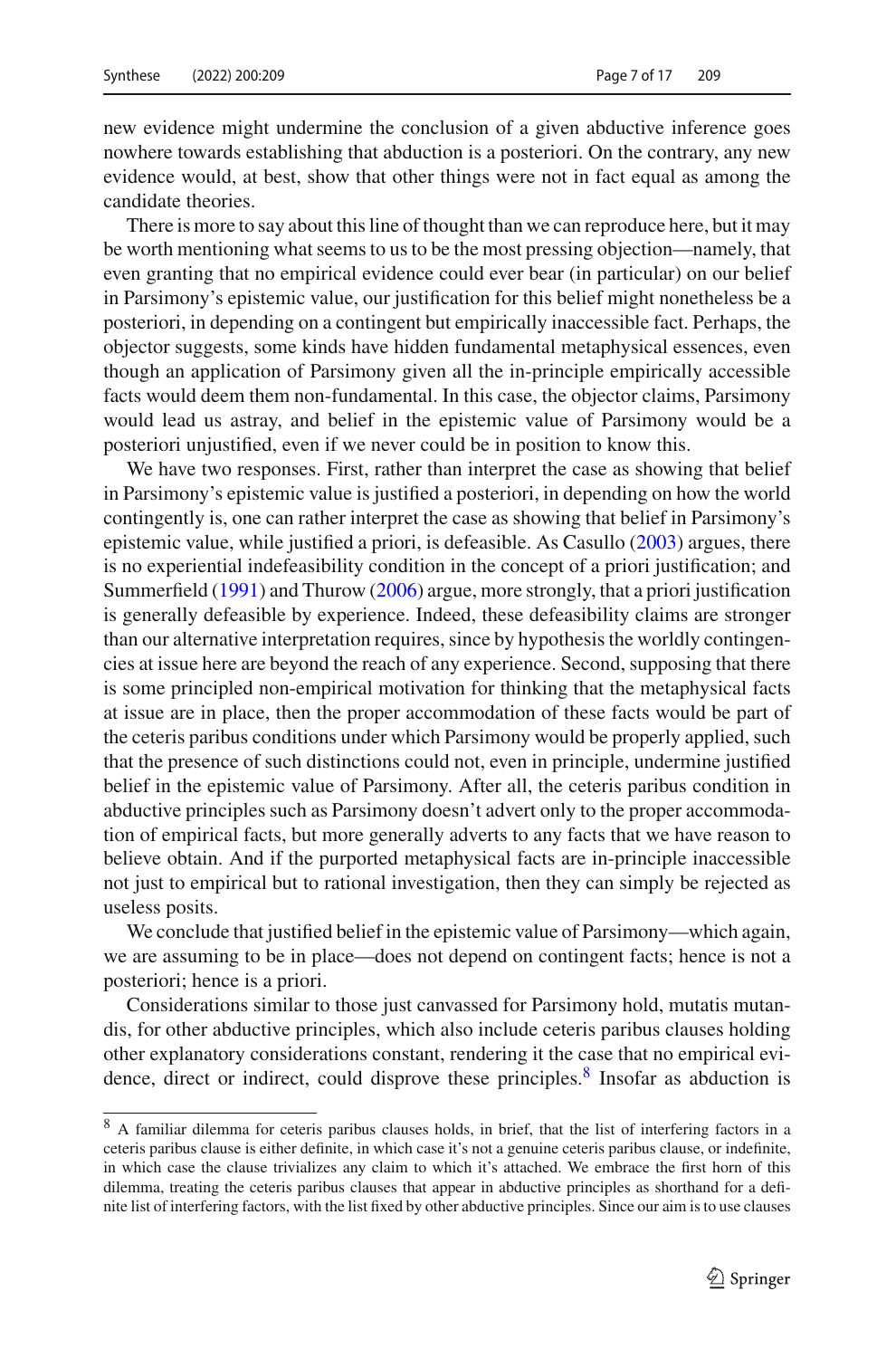constituted by abductive principles, we conclude that the epistemic value of abduction is a priori.<sup>9</sup>

#### **2.2 Four roles for experience in justification**

Our second line of argument in support of abduction's being a priori proceeds by attention to the roles experience may play in inferential reasoning.

Consider a claim *p*. There are, we suggest, four ways in which experience might play a role in the course of a particular belief in *p* coming to be justified. Experience might play a role in …

- 1. acquiring the concepts required to entertain *p*,
- 2. acquiring the evidence required to justify belief in *p*,
- 3. justifying belief in the epistemic value of the mode of inference used to justify belief in *p*, or
- 4. acquiring or learning to deploy the mode of inference used to justify belief in *p*. [10](#page-7-1)

Can a belief for which experience plays an ineliminable role along one or more of (1)–(4) be justified ('entirely') a priori? As we discuss in our [\(2017b\)](#page-15-1), it depends on which role is at issue.

Re  $(1)$ : it is commonly maintained that belief in *p* can be justified a priori even if experience is needed to acquire the concepts required to entertain *p*. For example, belief in 'sisters are siblings' can be justified a priori even if we need experience to acquire the concepts expressed by or the meanings of 'sister' and 'sibling.'

Re  $(2)$ : it is commonly maintained that belief in *p* cannot be justified a priori if experience is (at all) needed to acquire the evidence supporting *p*. This is the sense in which any reliance on experience or empirical facts suffices to render the associated justification a posteriori. For example, belief in *water is*  $H_2O$  is commonly taken to be justified a posteriori, on grounds that justifying this belief requires, among other things, acquiring empirical evidence to the effect that water and  $H_2O$  are spatiotemporally coextensive.

Re (3): it is commonly maintained that belief in *p* cannot be justified a priori if experience is needed to justify belief in the epistemic value of the mode of inference

Footnote 8 continued

consisting of a definite list of interfering factors, not to support the claim that there are 'genuine' ceteris paribus clauses, embracing this horn is unproblematic here.

<span id="page-7-0"></span><sup>9</sup> Again, there is more to say here—in particular, about the source of weightings of the epistemic principles. See Biggs & Wilson, [\(2017b](#page-15-1)), 747–8 for discussion.

<span id="page-7-1"></span><sup>&</sup>lt;sup>10</sup> If theory choice in some domain *D* is invariably contrastive (cf. van Fraassen [\(1980\)](#page-16-14); Garfinkel [\(1981](#page-16-15)) on theory choice in science), and  $p$  is a theory in  $D$ , then talk of justifiably believing that  $p$  should be replaced with talk of justifiably believing that (theory)  $p$  is superior to (theory)  $q$ . Those taking theory choice to be invariably contrastive in a given domain should replace our 1–4 with 1\*–4\*, such that experience might play a role in  $(1^*)$  acquiring the concepts required to entertain *p* and the concepts required to entertain *q*; (2<sup>\*</sup>) acquiring the evidence required to justify the belief that *p* is superior to *q*; (3<sup>\*</sup>) justifying belief in the epistemic value of the mode of inference used to justify the belief that  $p$  is superior to  $q$ ; or (4\*) acquiring or learning to deploy the mode of inference used to justify the belief that  $p$  is superior to  $q$ . The points we make below about 1-4 can be made about 1\*-4\*. More generally, everything we say below can be reframed to accommodate the view that theory choice is contrastive. We do not generally carry that reframing through here, though see comments in note 19.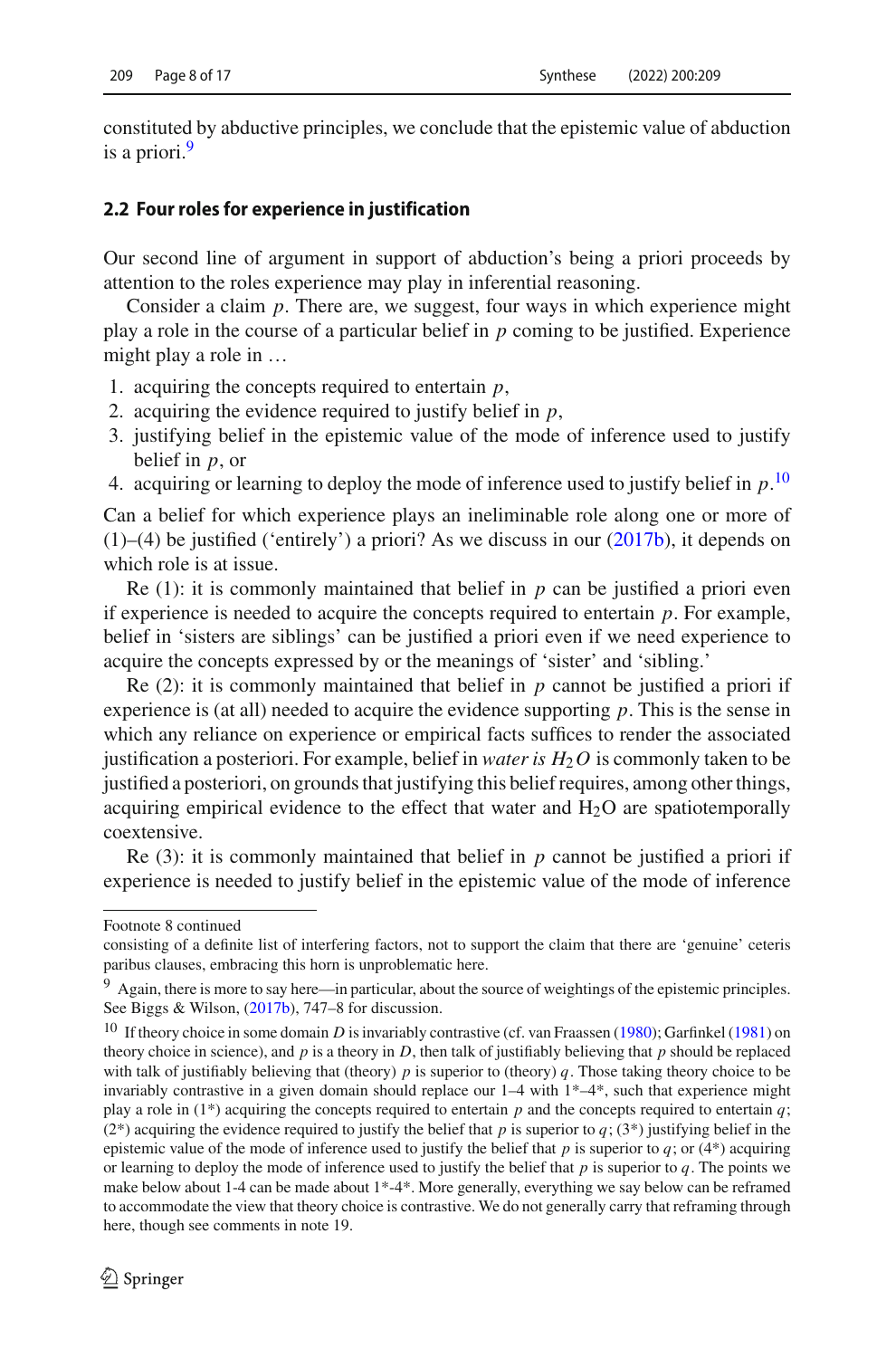required to justify belief in *p*. [11](#page-8-0) (As above, it is this role which is typically supposed to be operative in claims that abduction is a posteriori.)

Re (4): although the role of experience in an agent's acquiring or learning how to deploy a given mode of inference is not much discussed, it seems reasonable to maintain that this role is relevantly similar to that of (1): in each case, experience contributes to belief (or supposition) formation, not to justification per se. For example, students often need encouragement to think in an appropriately imaginative way about what is possible; but that such imaginative 'training up' is required in order to engage in suitably competent conceiving is not taken to undermine the status of conceiving as an a priori mode of inference.<sup>[12](#page-8-1)</sup>

Correspondingly, only (2) and (3) are such that the playing of this role in the justification of a given belief *p* would render that justification a posteriori. It follows that whether an abductively justified belief  $p$  is justified a priori turns on whether experience enters into its justification via either role (2) or role (3).

Following our previous discussion, experience does not enter into abductively justifying the belief in  $p$  via role (3): contra common assumption, (justification for belief in) the epistemic value of abduction does not rely on experience.<sup>13</sup>

Nor does abductive justification require that experience enter via role (2). To start, notwithstanding that abduction can and often does operate on empirical evidence (e.g., *water and H*2*O are spatiotemporally coincident*) to produce a claim (e.g., *water is*  $H_2$ <sup>O</sup>) that is a posteriori justified, the underlying inferential transition can be encoded

<span id="page-8-1"></span><sup>12</sup> Role (1) is often called an 'enabling' role; role (2) is often called an 'evidential' role. Williamson [\(2007](#page-16-17), [2013b](#page-16-18)) and Sgravatti (2020) argue that experience typically plays a further (i.e., non-enabling, nonevidential) role in acquiring knowledge—a role that might be captured by our (4). Moreover, they think that properly accounting for that further role renders the distinction between a priori and a posteriori knowledge epistemically insignificant. If they are right, then our claim that abduction is an a priori mode of inference is at best overblown. Adequately exploring their views requires more space than can be given here. Still, two brief dialectical points are in order. First, their stance implies our negative conclusion that the dispute between exceptionalists and anti-exceptionalists should not be framed as a dispute about the a priority (or not) of logic, and is moreover consistent with our positive conclusion that the dispute should rather be framed as about the mode of inference at issue in logical theorizing. Second, we doubt that their reasons for positing a non-evidential, non-enabling role for experience extends from their examples (e.g., all crimson things are red) to the kinds of propositions at issue here (e.g., Parsimony). (In brief, the extension is blocked by two key differences between how we know the former and how we know the latter—viz., imagination plays a crucial role in knowing the former but not in knowing the latter, and the bar for concept-acquisition is much lower for the ordinary concepts that occur in the former than for the quasi-technical concepts that occur in the latter.) Accordingly, our account can be complete qua account of the roles experience can play in coming to know abductive principles, which is what matters here, even if it's incomplete qua fully general account of the roles experience can play in coming to know an arbitrary proposition.

<span id="page-8-2"></span><sup>13</sup> Again, we are assuming that (belief in) the epistemic value of abduction is justified, and arguing that this justification is a priori, not a posteriori. It's a further interesting question what the ultimate source of abductive principles, and of abduction as constituted by those principles, might be. We are inclined toward a broadly Kantian view, on which abduction and associated abductive principles are constitutive of good reasoning for creatures like us, but development of this line of thought must await another occasion.

<span id="page-8-0"></span> $11$  Casullo [\(2012](#page-16-16)) rather contends that whether a mode of inference is justified a priori or a posteriori is irrelevant to whether beliefs justified using that mode of inference are themselves justified a priori or a posteriori: all that matters, he thinks, is the role experience plays along our role (2). Accordingly, he claims, a belief can be justified a priori even if the mode of inference used to justify it is justified a posteriori. This disagreement, while in principle substantive, is insubstantive in the present dialectical context, since Casullo's view leads trivially to our conclusion that whether a given abductive inference is a priori or a posteriori ultimately depends on the justificatory status of the data at issue.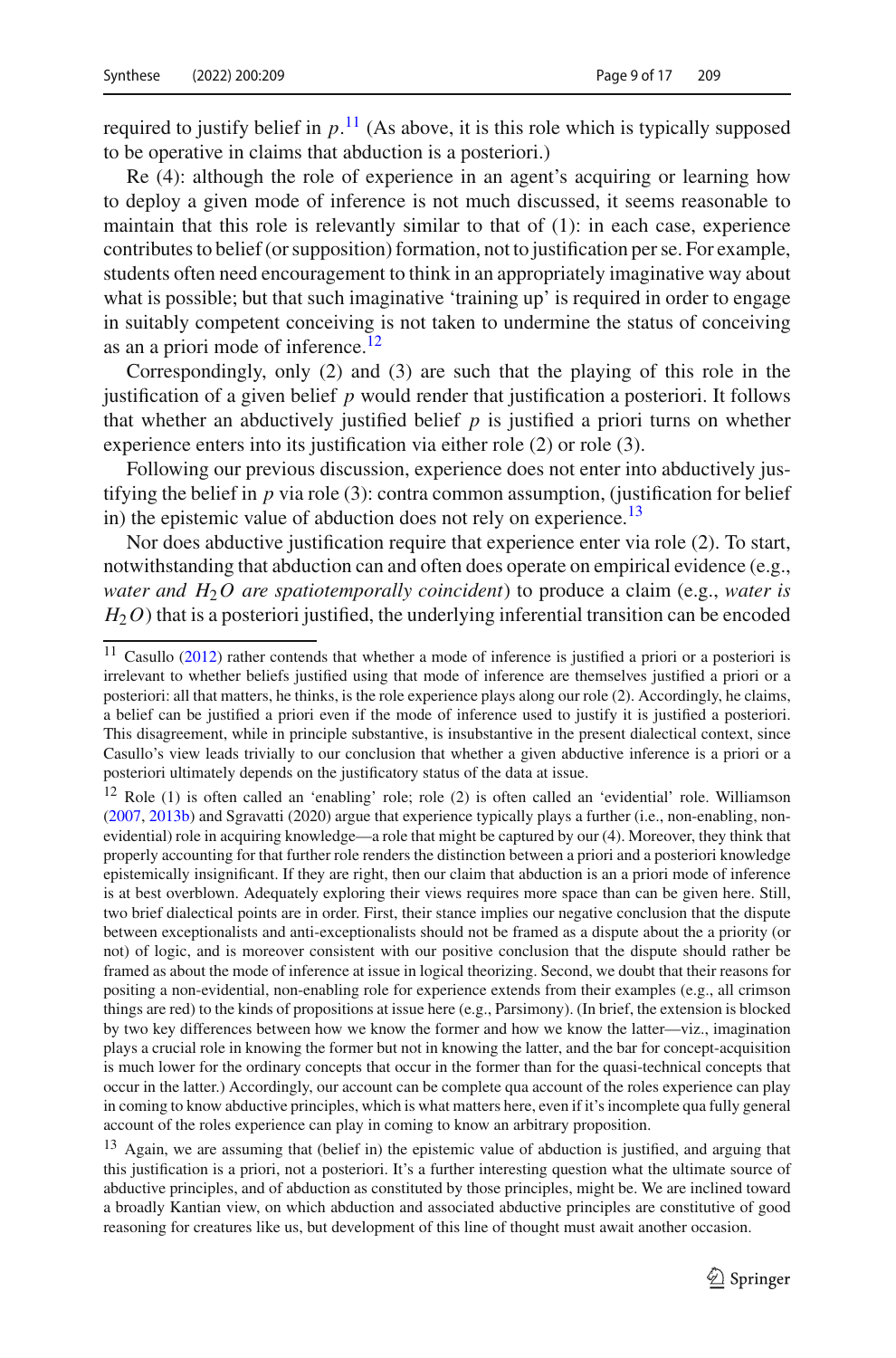in conditionals—e.g., 'if water and  $H_2O$  are spatiotemporally coincident, then water is  $H_2O'$ —which are justified by means of a hypothetical form of abduction. Such hypothetical abductive inference is akin to suppositional reasoning in conditional proof, enabling identification of what would be the best explanation of the antecedent state of affairs were it to obtain/be true. Since such conditional beliefs may be justified without the antecedent's being believed or true, abduction here operates independently of any claim justified through experience. Accordingly (and given that the epistemic value of abduction does not rely on experience, as previously), such abductively justified conditional beliefs are 'entirely' a priori.<sup>[14](#page-9-0)</sup>

It follows that abduction is an a priori mode of inference, even when it operates on (non-hypothetical) empirical evidence. To be sure, when abduction operates on empirical evidence, it does not produce beliefs with (completely) a priori justification, any more than modus ponens does. But the contribution of empirical evidence in such cases of abductive inference is simply to discharge the antecedent of a conditional whose justification is entirely a priori.<sup>15</sup>

It is worth registering that the view that abduction is a priori has both historical precursors and contemporary advocates. As we discuss in our [\(2019\)](#page-15-3), Kant took synthetic a priori truths (including most philosophical claims) to be justified via an ampliative mode of inference—plausibly, abduction, and Carnap took knowledge of conceptual content to proceed via explicitly abductive 'explication' (see also Biggs & Wilson, [2016\)](#page-15-6). And in addition to Hawthorne [\(2002](#page-16-19)), Cohen [\(2010\)](#page-16-20), and Wedgwood [\(2013](#page-16-21)), several contemporary philosophers, including Bonjour [\(1998](#page-15-7)), Swinburne [\(2001\)](#page-16-22), and Peacocke [\(2003](#page-16-23)), have offered reasons (different from ours; see the comparative discussion in our [2017b](#page-15-1)) aiming to establish the a priority of certain ampliative modes of inference or abductive principles.

Summing up: although it has commonly been taken for granted that abduction is a posteriori, there are cases to be made (again, for more fullsome expositions, see our other work) that abduction is a priori; and this view is not as unusual as it might first appear.

#### **3 The compatibility of anti-exceptionalism and the a priority of logic**

Let's return to whether anti-exceptionalism about logic entails that logical theories are justified a posteriori. To start, it is useful to observe that, notwithstanding the usual story, Russell [\(2014\)](#page-16-1) says that she is undecided about whether anti-exceptionalism really does entail that logic is a posteriori:

[W]hile Quine took apriority to be lost with holism, this is not inevitable. It depends on what kinds of consideration one uses to assess a theory. Perhaps the

<span id="page-9-0"></span><sup>&</sup>lt;sup>14</sup> Hawthorne [\(2002,](#page-16-19) 252) makes a similar point, suggesting that abduction can deliver a priori justification for belief in a conditional whose antecedent describes an 'experiential life history' and whose consequent is whichever theory best explains some aspect of that life history; see also Cohen [\(2010](#page-16-20)), 152-3 and Wedgwood [\(2013](#page-16-21)).

<span id="page-9-1"></span><sup>&</sup>lt;sup>15</sup> This line of thought is familiar from discussion of the conditional a priori basis of a posteriori modal claims. See, e.g., Chalmers [\(2006\)](#page-16-24) and Biggs & Wilson [\(2017a](#page-15-0)).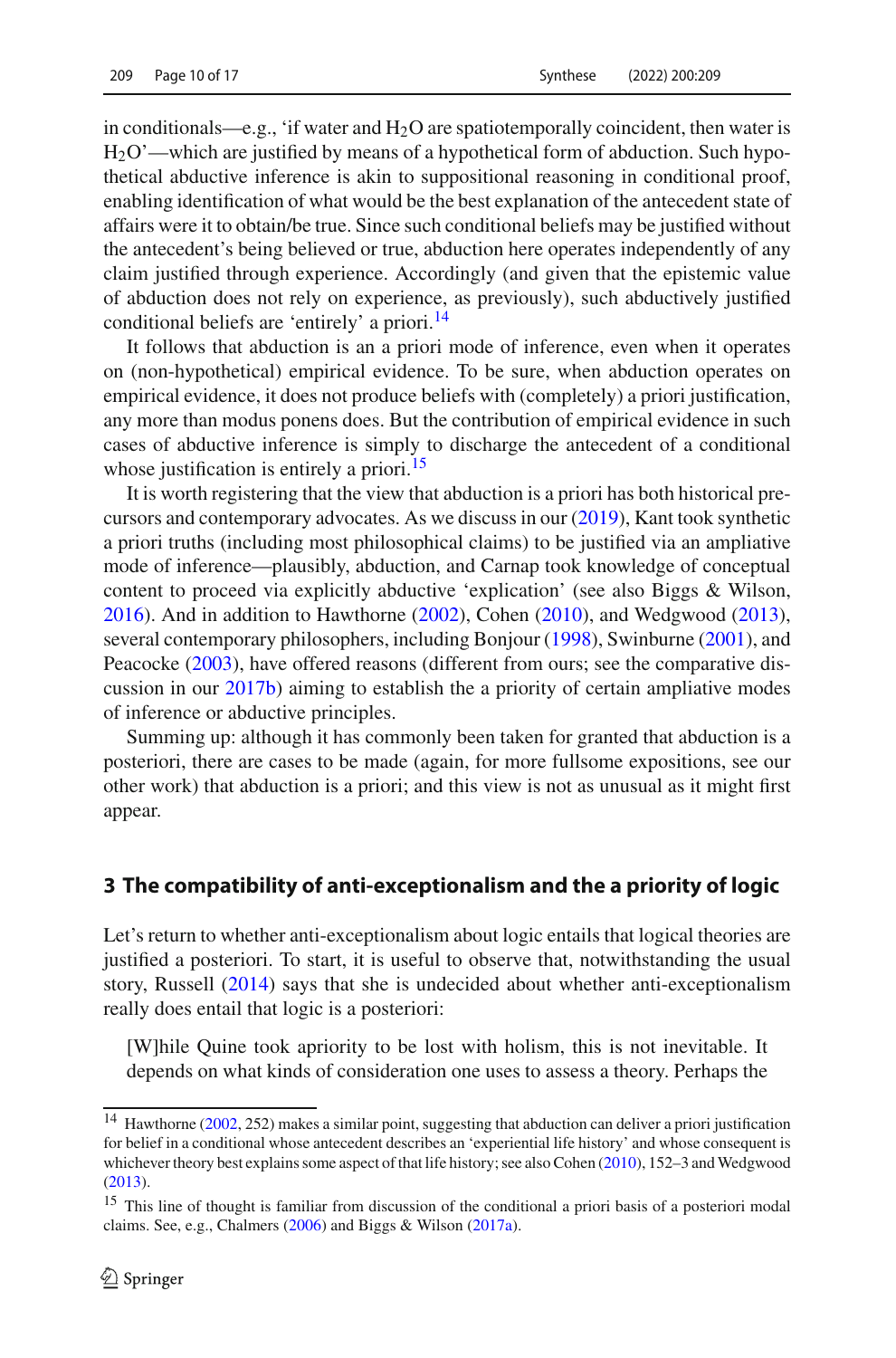best theory in logic is the one that provides the most elegant explanation of a set of a priori data. Is elegance a property that can be assessed independently of experience? I don't know, but if it is, and if the data is really a priori, then logic could retain its apriority […]. (174)

Here Russell registers sensitivity to the two ways (associated with roles 2 and 3, above) in which empirical considerations might render the justification of logical theories a posteriori: first, if the mode of inference itself is a posteriori; second, if the data upon which the mode of inference operates is a posteriori.<sup>[16](#page-10-0)</sup>

If we are right, then that anti-exceptionalists take logical theories to be abductively justified provides no basis for taking this justification to be a posteriori. Rather, there is only one route to the a posteriori abductive justification of logical theories—namely, if the data upon which abduction operates is a posteriori.

Now, beyond the usual story about abduction, many anti-exceptionalists are inclined to think that the data relevant to the justification of logical theories is itself properly empirical. For example, Quine, perhaps the original anti-exceptionalist, suggests in his [\(1951/53\)](#page-16-4) that quantum phenomena might motivate a non-classical logic—a position that Putnam [\(1968](#page-16-5)) later develops. Supposing that the data relevant to logic is empirical, the associated abductive justification of that logic will be a posteriori. But as previously discussed, some paradigmatic anti-exceptionalists maintain that the data relevant to logical theorizing either is (Priest) or might be (Russell) a priori.<sup>[17](#page-10-1)</sup> Supposing so, the justification of the resulting logic would be a priori. It follows that (such an) anti-exceptionalism about logic is compatible with logical theories' being justified a priori.

#### **4 Reconceiving the exceptionalism/anti-exceptionalism debate**

If anti-exceptionalism is compatible with logical theories' being justified a priori, then what, if anything, generally distinguishes exceptionalists from anti-exceptionalists about logic? Here we consider some strategies for reconceiving of this dispute.

One strategy might be broadly modal, as follows:

The exceptionalist maintains that logic is always (necessarily) a priori, whereas the anti-exceptionalist maintains that logic is sometimes (possibly) a posteriori.

There's a distinction here, but it's not especially interesting or illuminating. Not much better is the following, notwithstanding that it is sensitive to the data/mode of inference distinction:

<span id="page-10-0"></span><sup>&</sup>lt;sup>16</sup> Although talk of data being a priori (or not) is common in the literature on anti-exceptionalism (see, e.g., the above quotations from Russell and Priest), it is never analyzed. We suggest the following analysis: a datum is a priori if and only if belief in the corresponding proposition can be justified a priori—where the corresponding proposition either is the datum (if data are propositional) or is the proposition that best captures the datum (if data are not propositional). Although this characterization requires elaboration, the idea is clear enough for our purposes.

<span id="page-10-1"></span><sup>17</sup> See also Martin and Hjortland's [\(forthcoming\)](#page-16-25) version of logical anti-exceptionalism—'logical predictivism'—which "opens up the possibility that a priori evidence does indeed play a role within logical theory choice".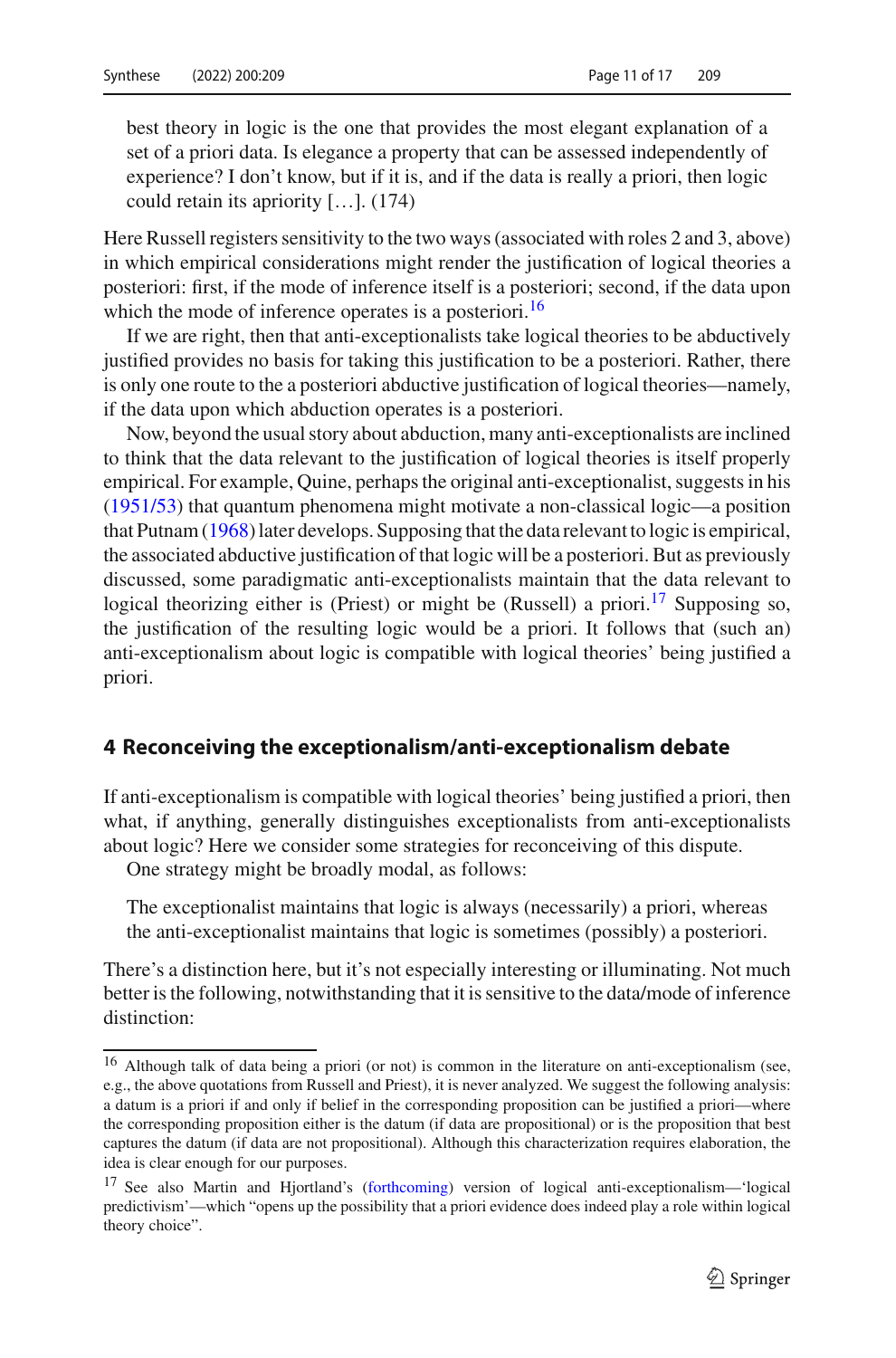The exceptionalist maintains that the relevant data is always a priori, whereas the anti-exceptionalist maintains that the relevant data is sometimes a posteriori.

Indeed, it's not clear that an anti-exceptionalist taking the relevant data to be a priori must agree that the data relevant to logical theories is ever, or even possibly, a posteriori. The above characterizations would misclassify such an anti-exceptionalist (Priest, or a close cousin of Priest?) as an exceptionalist.

One might see these considerations as lending support to Williamson's [\(2013a\)](#page-16-26) claim that, while genuine, "the a priori-a posteriori distinction does not cut at the epistemological joints" (294). In any case, it seems to us, the dispute between exceptionalists and anti-exceptionalists can only *really* be about what operative mode of inference at issue, consonant with encoding whether logical theory choice is taken to be continuous or discontinuous with scientific theory choice. One strategy for reconceiving the dispute along these lines simply draws on the contrast between abductive and non-abductive inference:

The exceptionalist maintains that the justification of logical theories proceeds non-abductively, whereas the anti-exceptionalist maintains that such justification proceeds abductively.

A problem here is that some non-abductive modes of inference (e.g., perception or enumerative induction, by some lights) may result in a posteriori justification. Correspondingly, the contrast needs to be more specific about which non-abductive mode(s) of inference are at issue in exceptionalism, perhaps as follows:

The exceptionalist maintains that the justification of logical theories proceeds by way of conceiving/rational intuition/rational insight/conceptual analysis, whereas the anti-exceptionalist maintains that the justification of logical theories proceeds by way of abduction.

As a final refinement, intended to avoid the pitfalls of the "usual story", it might be made explicit that the exceptionalist's preferred mode of inference always eventuates in a priori justification (with both data and mode of inference being a priori), whereas the anti-exceptionalist's mode of inference admits of either a priori or a posteriori justification, depending on the status of the relevant data:

The exceptionalist maintains that the justification of logical theories proceeds by way of conceiving/rational intuition/conceptual analysis operating on a priori data (hence is always a priori), whereas the anti-exceptionalist maintains that the justification of logical theories proceeds by way of abduction (hence will be either a priori or a posteriori, depending on whether the relevant data is taken to be a priori or a posteriori).

Anti-exceptionalists who deny that the data relevant to logical theorizing is ever a posteriori can simply suppose that only one of the disjuncts in the last clause is ever satisfied.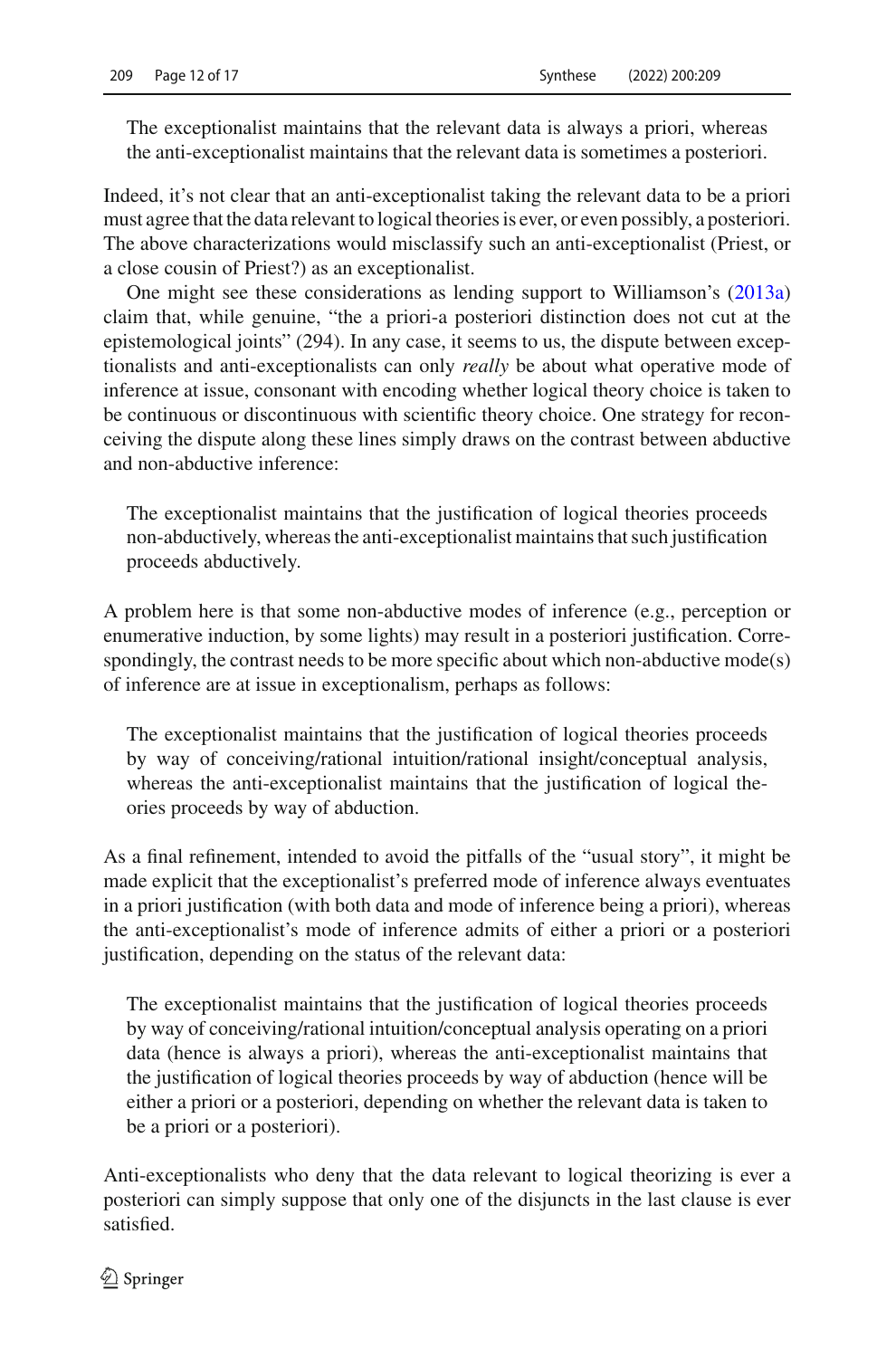#### **5 The conditional structure of theoretical justification**

We close with some broader morals.

The exceptionalist/anti-exceptionalist dispute has often been framed as one turning on whether the justification of logic is a priori or a posteriori, where a theory is justified a priori/a posteriori if its justification does/does not (in the relevant sense) 'depend on experience'. But such a general classification glosses two distinct potential sources of empirical dependence. First, the justification of a theory may depend on experience in virtue of its appealing to a posteriori data. Second, the justification of a theory may depend on experience in virtue of its appealing to an a posteriori mode of inference. The usual anti-exceptionalist story assumes that the operative mode of inference (abduction) is itself a posteriori, but as we have argued, this is incorrect. Moreover, the possibility of the relevant data's also being a priori shows that antiexceptionalism is, after all, compatible with logic's being a priori. Correspondingly, the framing of the dispute must be reconceived, as more foundationally pertaining to a supposed difference in the specific modes of inference operative in the justification of logical theories.

This is not to suggest, however, that questions of the justificatory status of logic as a priori or a posteriori are irrelevant to this dispute. On the contrary (at least, modulo Williamson-esque skepticism about the usefulness of the a priori/a posteriori distinction) these questions may reflect interesting differences between the available positions—for example, as between anti-exceptionalists who take the relevant data to be a priori (e.g., Priest) and those who take it to be a posteriori (e.g., Quine, Putnam). So the moral we draw is a constructive one, according to which the understanding of the justificatory status of logic must be sensitive both to the justificatory status of the relevant data and to the justificatory status of the operative mode of inference.

More generally, we suggest that the understanding of the justificatory status not just of logic, but of any theoretical discipline, must be sensitive to the fact that theoretical justification has a two part, broadly conditional structure, whereby the relevant data (which may be either a priori or a posteriori) operates as antecedent or input into a mode of inference (which may be either a priori or a posteriori) which (at least potentially) outputs as consequent the theory so justified. Schematically, the conditional structure of justification in the theoretical disciplines can be represented as follows:

*Conditional Theoretical Justification* (schematic): if [relevant data], then<sub>mode of inference</sub> [theory].<sup>[18](#page-12-0)</sup>

The assessment of whether the justification of a given theory is a priori or a posteriori must then take into account the justificatory status both of the relevant data and the mode of inference. In particular, and given that any a posteriori contribution to the justification of a theory suffices to render it a posteriori:

<span id="page-12-0"></span><sup>18</sup> Applications of *Conditional Theoretical Justification* are effectively instances of modus ponens. Accordingly, by suggesting that one should choose among competing logical theories by deploying *Conditional Theoretical Justification*, we are presupposing that modus ponens has epistemic value. We are not, however, presupposing that modus ponens is valid. If we were, then we would, in effect, be unacceptably assuming that modus ponens must be valid if we are to choose a logic. Thanks to an anonymous reviewer for pointing this out.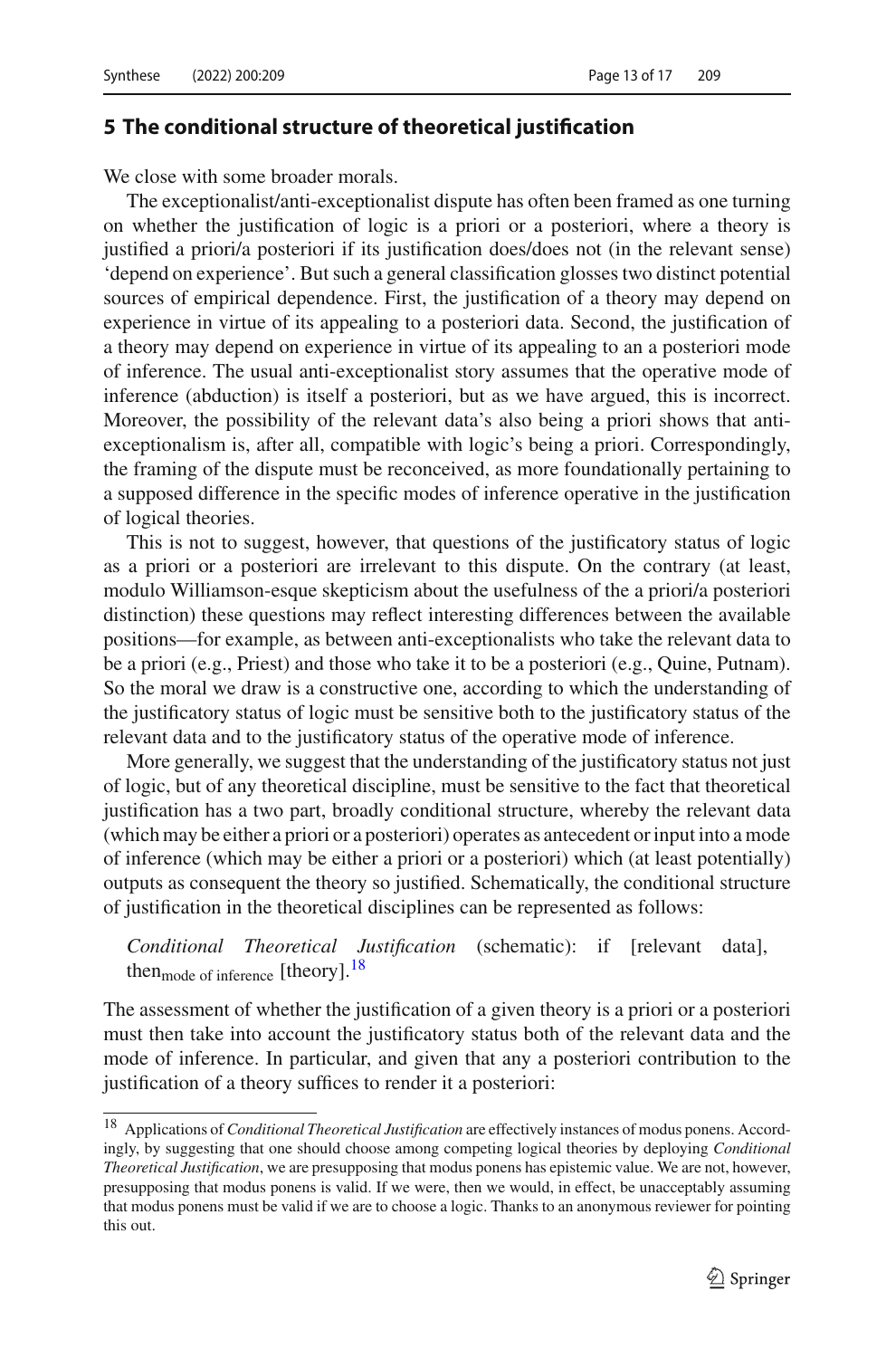- A given theory output from an instance of *Conditional Theoretical Justification* is justified a priori just in case *both* the relevant data input to the mode of inference, and the mode of inference itself, are a priori.
- Equivalently, a given theory output from an instance of *Conditional Theoretical Justification* is justified a posteriori just in case *either* the relevant data input into the mode of inference, or the mode of inference itself, is a posteriori.

As previously, such an understanding of the conditional structure of justification in theoretical disciplines provides a basis for capturing, first, what divides exceptionalists from anti-exceptionalists about logic, as located in the operative mode of inference, and second, what divides certain anti-exceptionalists from others, as located in the relevant data. It also makes good sense of certain 'clear case' judgments about the justificatory status of certain disciplines.

For example, *Conditional Theoretical Justification* preserves the standard assumption that the natural sciences are justified a posteriori—notwithstanding that (or, for the unconvinced, even if) the operative abductive methodology is a priori—since the relevant data is itself empirical, in ultimately relying on actual instances of sense perception (among other actual experiences). *Conditional Theoretical Justification* can also encode specific instances of scientific theorizing. Some such instances might, like exceptionalism vs. anti-exceptionalism, be presented as competitors:

- $\bullet$  if the relevant physical data perceptual/experimental are classical, then abduction the correct physical theory is as per Newtonian mechanics.
- if the relevant physical dataperceptual/experimental are non-classical (as per, e.g., the results of the double-slit experiment), then<sub>abduction</sub> the correct physical theory is as per quantum mechanics.<sup>[19](#page-13-0)</sup>

Others might be presented as compatible, in being associated with different special sciences, each taking different swathes of natural phenomena as the relevant data:

- if the relevant data  $perceptual/experiment$  pertain to the atomic goings-on, then<sub>abduction</sub> the correct theory is as per atomic physics.
- if the relevant dataperceptual/experimental pertain to the molecular goings-on, thenabduction the correct theory is as per chemistry.
- if the relevant dataperceptual/experimental pertain to the biological goings-on, thenabduction the correct theory is as per biology.

Indeed, to revisit the case of logic: that different scientific theories may target different batches of relevant data suggests a natural way of framing the dispute between socalled logical monists and pluralists—namely, as reflecting a dispute over the range of data relevant to logical theorizing. More specifically: the monist maintains (more or less) that the relevant data float free from any specific goings-on, whereas the pluralist maintains (more or less) that the relevant data vary between different domains of investigation, with some data (e.g., that associated with Newtonian mechanics and ordinary experience) supporting a classical logic, and others (e.g., that associated

<span id="page-13-0"></span><sup>&</sup>lt;sup>19</sup> On a contrastive view of theory choice, the consequent of the first conditional might rather be 'Newtonian mechanics is superior to quantum mechanics' and the consequent of the second conditional might rather be 'Quantum mechanics is superior to Newtonian mechanics'.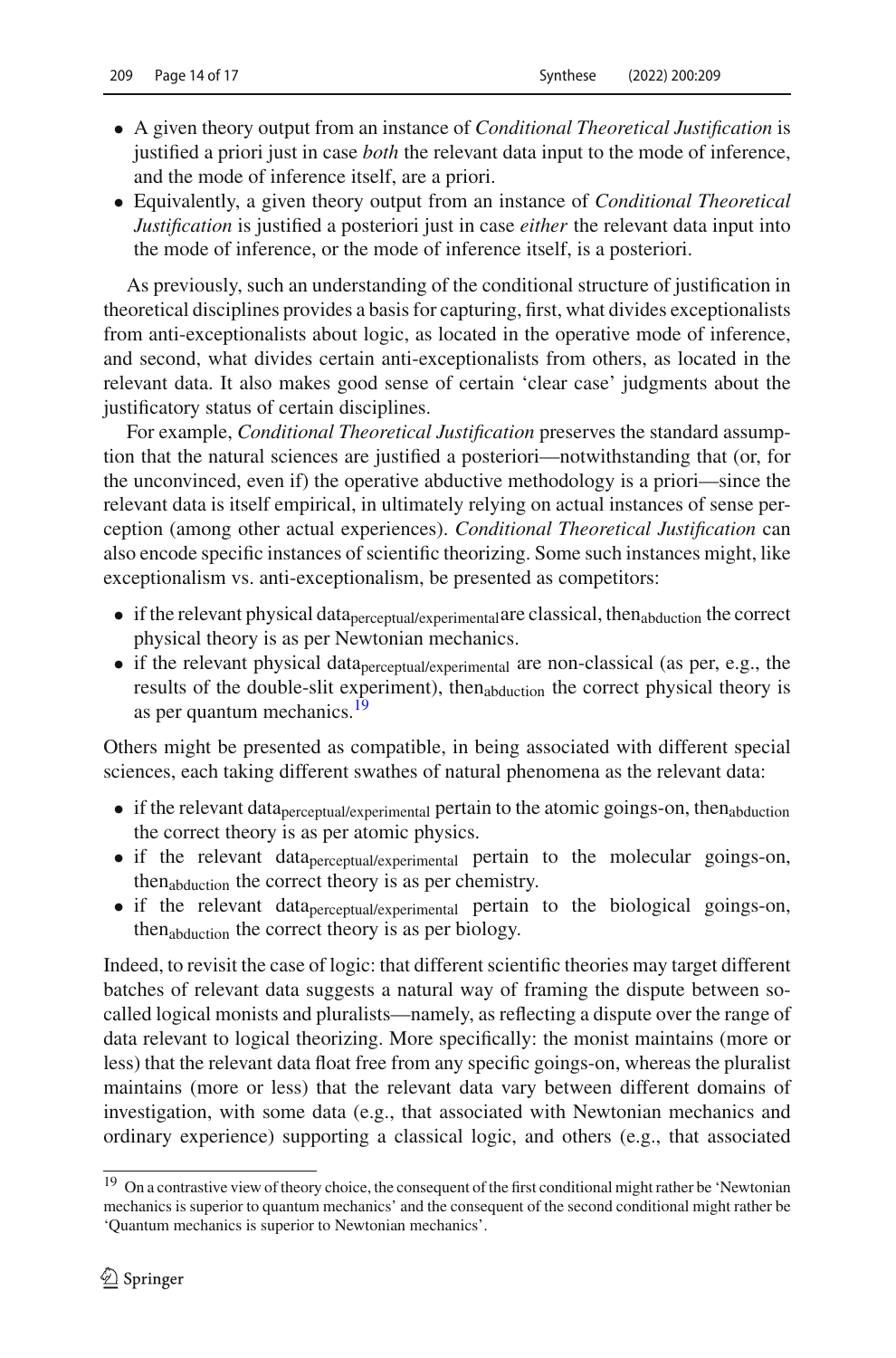with quantum mechanics or semantic indeterminacy, on some views) supporting a non-classical logic.<sup>[20](#page-14-0)</sup> Here again explicit recognition of the conditional structure of justification proves useful, both in providing the resources for capturing the main distinction between monists and pluralists, and perhaps also in pointing towards what might be an associated difference in justificatory status (with, perhaps, the monist's relevant data evoking a traditional conception of the a priori as that which floats free of any contingent goings-on, and the pluralist's relevant data rather appearing to be sensitive to contingent empirical phenomena).

Understanding theoretical justification as having a broadly conditional structure also makes room for theoretical disciplines treating a given subject matter to bifurcate into sub-disciplines with different justificatory statuses—some a priori, others a posteriori. The case of mathematics, which admits of both 'pure' and 'applied' theories, is a case-in-point. Consider the case of geometry. Pure geometers might aim to identify and justify geometrical theories suited for diverse potential forms of space-time:

- If space-time conforms to Aristotelian mechanics, then the correct geometry of space-time is Euclidean.
- If space-time conforms to Newtonian mechanics, then the correct geometry of space-time is affine.
- If space-time conforms to special relativity, then the correct geometry of spacetime is Minkowskian.
- If space-time conforms to general relativity, then the correct geometry of spacetime is Lobachevskian.

Here the relevant data is hypothetical, not actual, and so plausibly a priori. And the operative mode of inference is also plausibly a priori—perhaps abduction, perhaps some other a priori mode of inference. In any case the theories of pure geometry are likely justified a priori. But the concern of the applied geometer is (or at least could be) with identifying and justifying the geometrical theory that is best suited for describing space-time (or some other kind of space) as it actually is. Correspondingly, for the applied geometer the relevant data is actual and empirical, not hypothetical—and as above, this is enough to render the associated theory a posteriori.

One last case-in-point of the usefulness of *Conditional Theoretical Justification* is worth mentioning—namely, the case of metaphysics. Historically, it has been supposed that metaphysical theories are justified a priori: metaphysics, unlike science, was an activity one could engage in from the armchair, via rational reflection or the like. But of late it has been common to characterize metaphysics as having a broadly abductive methodology, as on Sider's [\(2009](#page-16-27)) characterization of 'mainstream metaphysics':

Competing positions are treated as tentative hypotheses about the world, and are assessed by a loose battery of criteria for theory choice. Match with ordinary usage and belief sometimes plays a role in this assessment, but typically not a dominant one. Theoretical insight, considerations of simplicity, integration with other domains (for instance science, logic, and philosophy of language), and so on, play important roles. (358)

<span id="page-14-0"></span><sup>20</sup> Our own view is that quantum mechanics—and in particular, the value indeterminacy associated with superpositions and other quantum phenomena—does not require a non-classical logic. See Calosi & Wilson, [\(2018](#page-15-8)) and [\(2021](#page-16-28)) for discussion.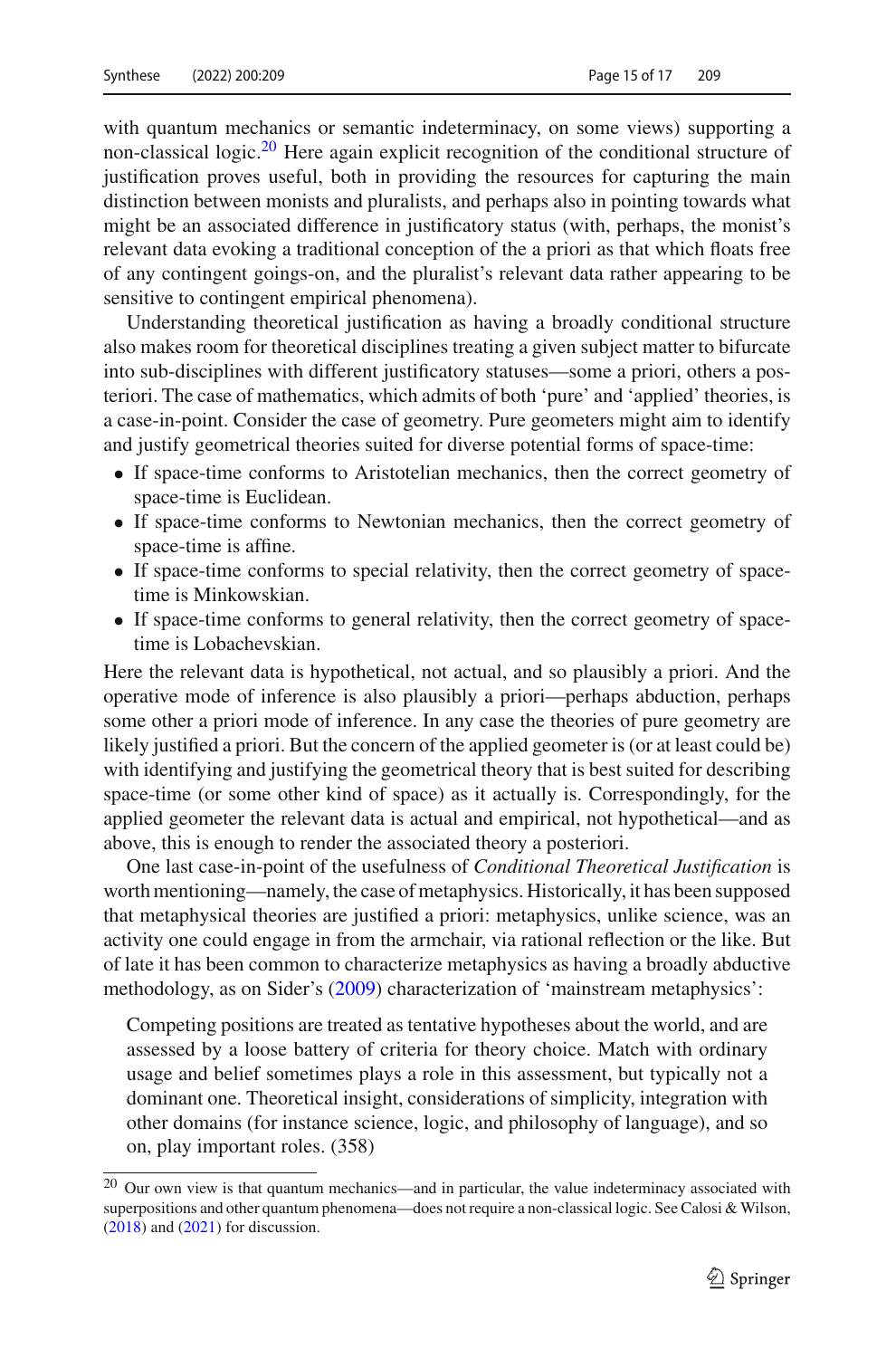Does it follow that metaphysics, like science, is a posteriori? Not necessarily, as the dispute between exceptionalists and anti-exceptionalists about logic illustrates. For even if the operative mode of inference in metaphysics is abductive, the justification of metaphysical theories will be a posteriori only if the data relevant to metaphysical theorizing is a posteriori—again, since abduction is a priori. Moreover, one might maintain that the data relevant to metaphysics pertains to what is possible as opposed to what is actual, with any appeals to perception or other empirical goings-on serving only an enabling function (as when experience is required for gaining certain concepts, without undercutting the a priority of justification of associated beliefs). Supposing so, then the status of metaphysics as a priori, and an associated relevant contrast with the natural sciences, could be preserved, even granting that metaphysics proceeds by way of abduction. That said, if it turns out that metaphysics, or some branches thereof (say, the metaphysics of science) are best seen as operating on actual empirical data, then this can be accommodated on the present conditional framework.

The question of how to best characterize anti-exceptionalism about logic, and the related question of what really distinguishes exceptionalists from anti-exceptionalists, might seem somewhat narrow; but like many questions in philosophy, a closer look reveals broader implications. We have here offered reasons to reject the common characterization of the exceptionalist/antiexceptionalist dispute as over whether logic is or is not a priori, and the related supposition that anti-exceptionalism, in taking abduction to be operative in logical theory choice, entails that logic is a posteriori. Rather, we have argued, insofar as abduction is a priori, the justificatory status of logic ultimately hinges on the status of the relevant data. Moreover, and more generally, there is a case to be made that theoretical justification has a broadly conditional structure, whereby an operative mode of inference takes relevant data as input and generates a preferred theory as output, and where the justificatory status of any such theory will be a function of both the justificatory status of the relevant data and the justificatory status of the mode of inference.

#### **References**

- <span id="page-15-4"></span>Bealer, G. (1996). A priori knowledge: Replies to William Lycan and Ernest Sosa. *Philosophical Studies, 81*, 163–174.
- <span id="page-15-2"></span>Beebe, J. R. (2009). The abductivist reply to skepticism. *Philosophy and Phenomenological Research, 79*, 605–636.
- <span id="page-15-6"></span>Biggs, S., & Wilson, J. M. (2016). Carnap, the Necessary A Posteriori, and Metaphysical Anti-realism. In Stephen Blatti and Sandra LaPointe, editors, *Ontology After Carnap*, 81–104.

<span id="page-15-0"></span>Biggs, S., & Wilson, J. M. (2017a). Abductive Two-Dimensionalism: A New Route to the A Priori Identification of Necessary Truths. *Synthese, 197,* 59–93.

<span id="page-15-1"></span>Biggs, S., & Wilson, J. M. (2017b). The a priority of abduction. *Philosophical Studies, 174,* 735–758.

<span id="page-15-3"></span>Biggs, S., & Wilson, J. M. (2019). Abduction vs. Conceiving in the Epistemology of Modality. *Synthese, 198*, 2045–2076.

<span id="page-15-5"></span>Boghossian, P. (2000). Knowledge of logic. In: Paul Boghossian and Christopher Peacocke, editors, *New Essays on the A Priori*.

<span id="page-15-7"></span>Bonjour, L. (1998). *In Defence of Pure Reason*. Cambridge: Cambridge University Press.

<span id="page-15-8"></span>Calosi, C., & Wilson, J. (2018). Quantum Metaphysical Indeterminacy. *Philosophical Studies, 176*, 2599– 2627.